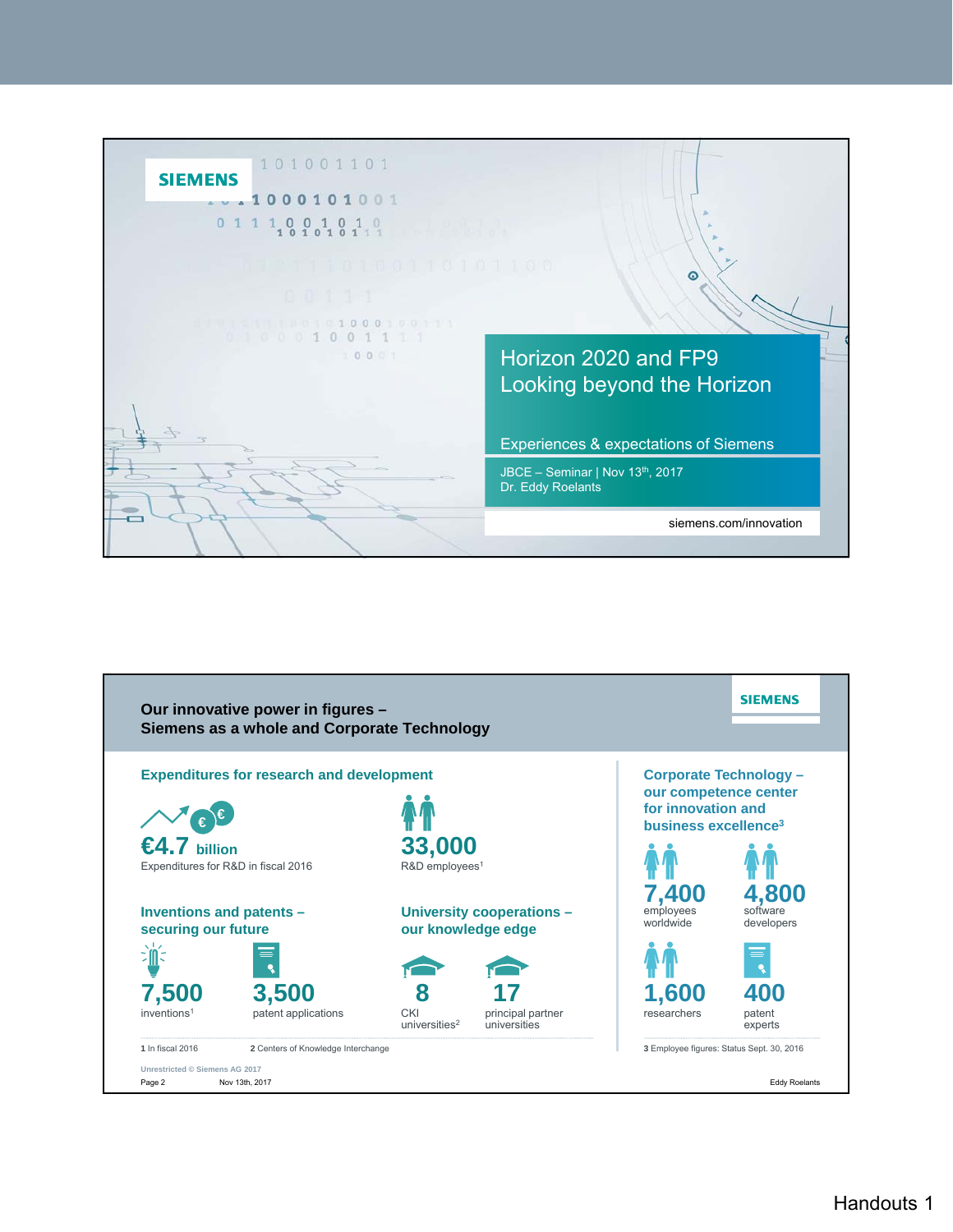

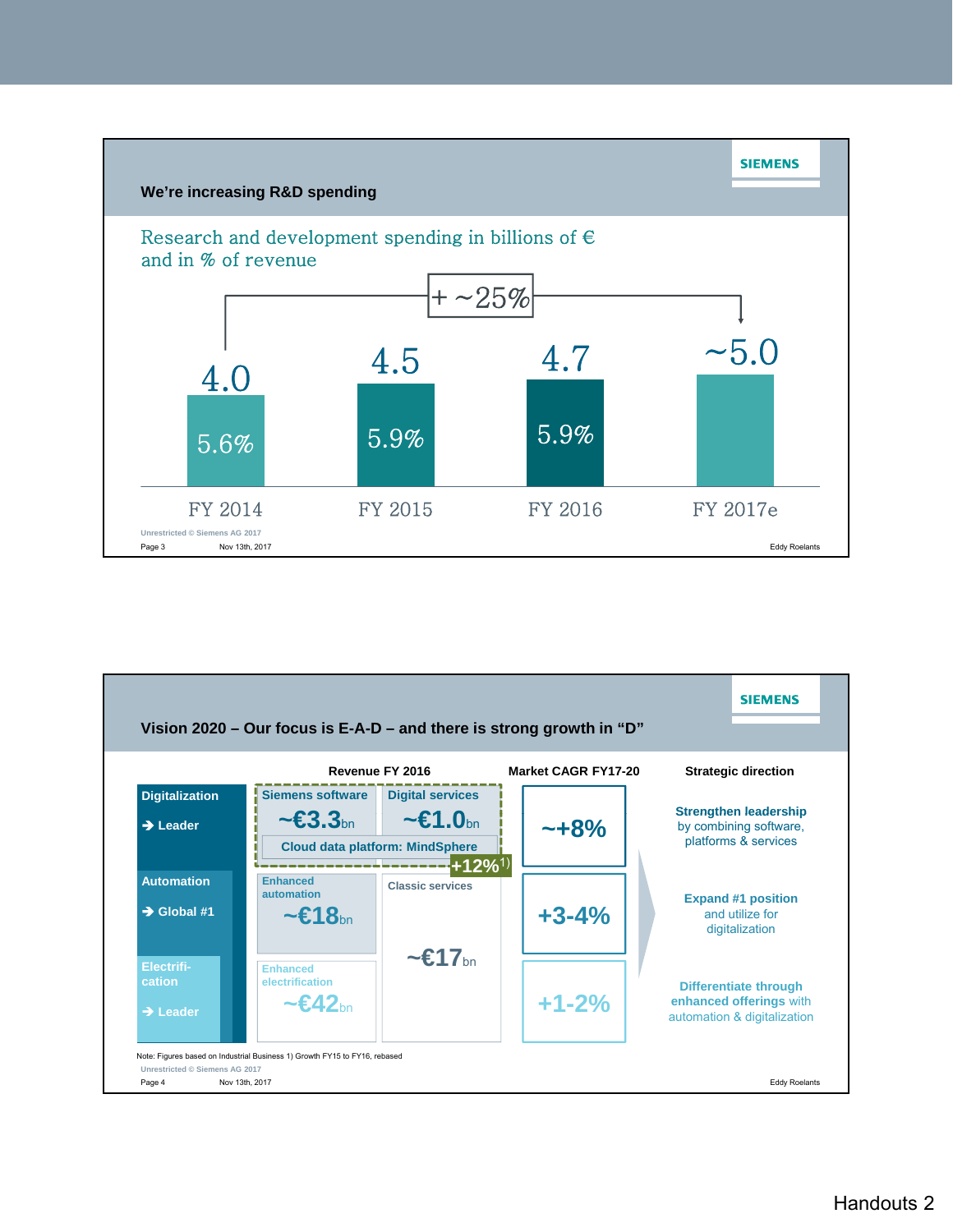| Siemens' interests in Horizon 2020                                                                                                                                                                                                                                                                                                                                         | <b>SIEMENS</b> |
|----------------------------------------------------------------------------------------------------------------------------------------------------------------------------------------------------------------------------------------------------------------------------------------------------------------------------------------------------------------------------|----------------|
| Pillar I: Excellent science<br>• Siemens' interest mainly in FET, and (few) Marie Skłodowska-Curie Actions (MSCA)                                                                                                                                                                                                                                                          |                |
| Pillar II: Industrial Leadership<br>• Main interests in "Leadership in Enabling and Industrial Technologies" (LEIT) because it helps Siemens to strengthen its more<br>basic technological competencies and helps to build up new ones where necessary, e.g. ICT, Robotics, Factories of the Future<br>(Advanced Manufacturing), Big Data Value, Embedded Systems (ECSEL), |                |
| Pillar III: Societal challenges<br>• Well aligned with Siemens' original "Megatrends" (Climate Change, Demographic Change, Urbanization and Digitalization),<br>here R&D is coupled to innovation (from idea to market) with help of pilots, large-scale demonstration projects and uptake $\rightarrow$<br>clear improvement compared to FP7!                             |                |
| $\rightarrow$ Proven Track of this 3-pillar setup (reflects the innovation pipeline from low to high TRLs)                                                                                                                                                                                                                                                                 |                |
| $\rightarrow$ Further use of a balanced 3-pillar setup for FP9 strongly recommended!!                                                                                                                                                                                                                                                                                      |                |

Page 5 Nov 13th, 2017 Eddy Roelants

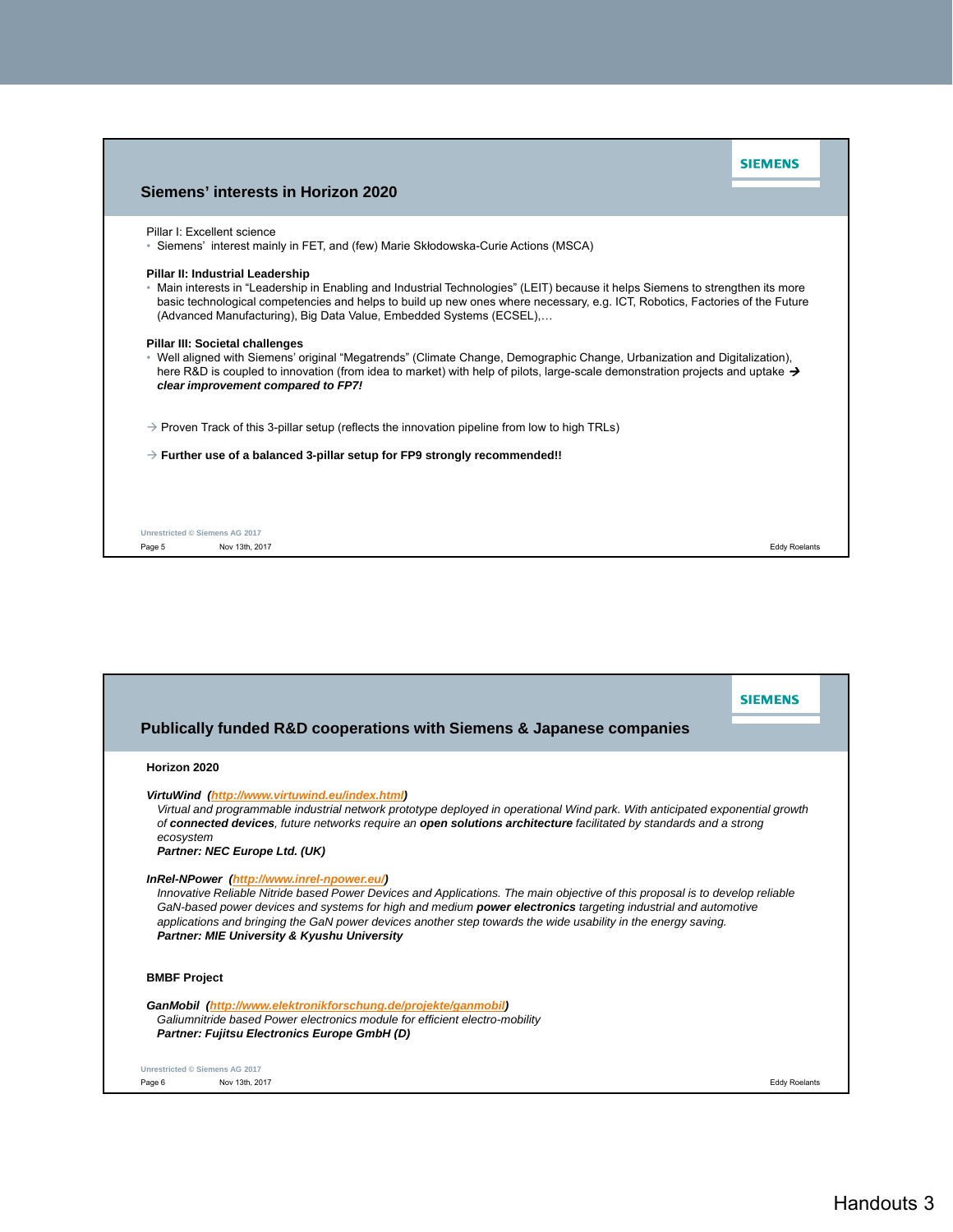

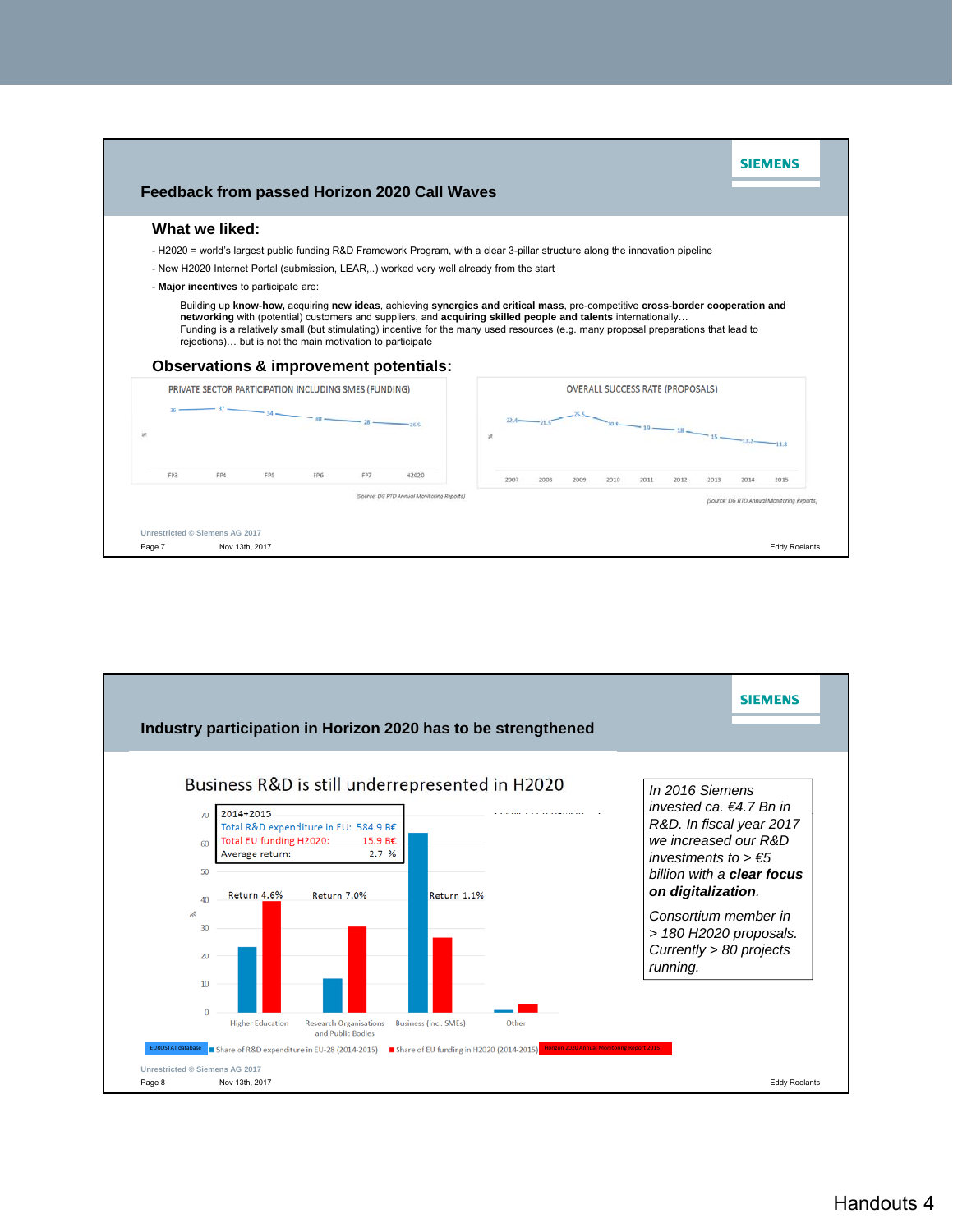|                                                                                                                                                                                                                                                                                                                                                                                                                                                         | SIFMFNS<br>How to maximize impact of FP9?<br><b>Definition of Impact</b>                                                                                                                                                   |
|---------------------------------------------------------------------------------------------------------------------------------------------------------------------------------------------------------------------------------------------------------------------------------------------------------------------------------------------------------------------------------------------------------------------------------------------------------|----------------------------------------------------------------------------------------------------------------------------------------------------------------------------------------------------------------------------|
|                                                                                                                                                                                                                                                                                                                                                                                                                                                         | Definition of impact as provided by the European Commission:                                                                                                                                                               |
| "The term impact describes all the changes which are expected to happen due to the implementation and application<br>of a given policy option/intervention. Such impacts may occur over different timescales, affect different actors and<br>be relevant at different scales (local, regional, national and EU). In an evaluation context, impact refers to the changes<br>associated with a particular intervention which occur over the longer term." |                                                                                                                                                                                                                            |
|                                                                                                                                                                                                                                                                                                                                                                                                                                                         | There are multiple ways in which research achieves impact and creates value                                                                                                                                                |
| E.g.                                                                                                                                                                                                                                                                                                                                                                                                                                                    |                                                                                                                                                                                                                            |
| 1.                                                                                                                                                                                                                                                                                                                                                                                                                                                      | Increasing the stock of useful knowledge (e.g. Publications, Patents)                                                                                                                                                      |
| 2.                                                                                                                                                                                                                                                                                                                                                                                                                                                      | Training skilled people (Developing human capital)                                                                                                                                                                         |
| 3.                                                                                                                                                                                                                                                                                                                                                                                                                                                      | Creating new scientific instrumentation and methodologies and collaborating with users in the use of such facilities or<br>processes – e.g. CERN, or the use of MRI what originates from use first in analytical chemistry |
| 4.                                                                                                                                                                                                                                                                                                                                                                                                                                                      | Collaborating in research projects and networks with users (Co-Production of knowledge, interdisciplinary approaches)                                                                                                      |
|                                                                                                                                                                                                                                                                                                                                                                                                                                                         | Remark: Impact cannot always be measured quantitatively, sometimes impact can only be described qualitatively (eg. for<br>EIT KICs it can look at the ability to create networks)                                          |

Page 9 Nov 13th, 2017 Eddy Roelants

|    | How to Maximize Impact - our 8 Points / recommendations:                                                                                                                                                                                                    |
|----|-------------------------------------------------------------------------------------------------------------------------------------------------------------------------------------------------------------------------------------------------------------|
|    | 1. Mission driven approach is supported (continuation of SC pillars under Horizon 2020 – ensure interdisciplinary approach /<br><b>Technology neutrality</b> – non prescriptive (how to achieve the mission) – see also Lamy Report                         |
|    | 2. Further increase industry participation in cooperation R&D projects (2/3 R&D exp in EU, only ca. 26% funding goes to Industry)                                                                                                                           |
|    | 3. Further measures to increase the success rates, to reduce administrative burdens to get more industry on board.<br>Introduce higher flexibility in the calls.                                                                                            |
|    | 4. Use existing good practices in PPPs or JTIs to measure or evaluate impact ("Hard" or "Soft" KPIs)                                                                                                                                                        |
| 5. | Need for systemic innovation to transform whole systems through an interdisciplinary approach – new KETs as building blocks<br>required (we call these CCTs – eq. Cybersecurity as one of them)                                                             |
| 6. | Right framework conditions for innovation are needed: a more risk-taking culture, skilled labor force and an innovation-<br>friendly regulatory environment. Consistent application of the "Innovation Principle"                                           |
|    | 7. For mission driven R&D, often regulatory/policy initiatives will be needed to stimulate the intro of new technologies or the<br>phasing out of older ones, e.g. more polluting technologies, when addressing Climate Change (e.g. EPS of 550 g CO2/KWh). |
|    | 8. Enhanced coordination/synchronization of EU R&D&I work programs (H2020/ FP9) and Structural & Cohesion funds (ESIF) &<br>EFSI (Juncker Plan) with national and regional efforts (especially for mission driven R&D)                                      |
|    |                                                                                                                                                                                                                                                             |
|    |                                                                                                                                                                                                                                                             |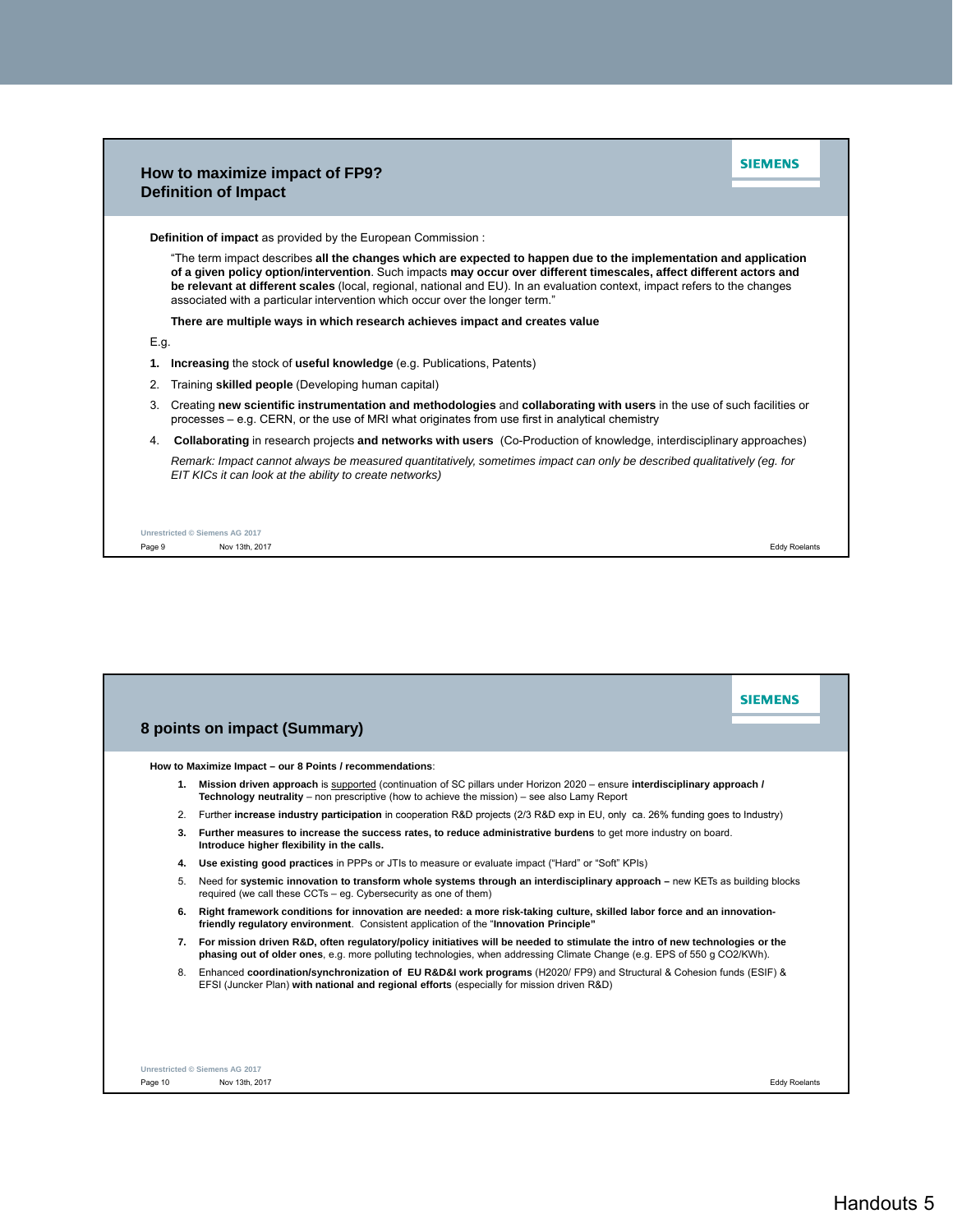|    |                                                                                                                                                                                 | SIEMENS |  |
|----|---------------------------------------------------------------------------------------------------------------------------------------------------------------------------------|---------|--|
|    | HOW to maximize impact? $\rightarrow$ 8 Points                                                                                                                                  |         |  |
| 1. | Mission driven approach is supported - because this would imply some kind of continuation of what was already started under<br>Horizon 2020 (3-pillar structure, FET Flagships) |         |  |
|    | Guiding principles from Lamy report: easy to communicate, open to all actors, have a breakthrough or transformative potential,<br>allow additionality of other funding sources  |         |  |
|    | From industry perspective we like to add:                                                                                                                                       |         |  |
|    | Having a clear EU added-value<br>$\bullet$                                                                                                                                      |         |  |
|    | Ensure an interdisciplinary approach<br>$\bullet$                                                                                                                               |         |  |
|    | Technology neutral on how to reach the mission's objective<br>$\bullet$                                                                                                         |         |  |
|    | Create sufficient links for all businesses to participate.<br>$\bullet$                                                                                                         |         |  |
|    |                                                                                                                                                                                 |         |  |
|    |                                                                                                                                                                                 |         |  |
|    |                                                                                                                                                                                 |         |  |
|    |                                                                                                                                                                                 |         |  |
|    |                                                                                                                                                                                 |         |  |
|    |                                                                                                                                                                                 |         |  |
|    | Unrestricted © Siemens AG 2017                                                                                                                                                  |         |  |

Page 11 Nov 13th, 2017 Nov 13th, 2017 November 2018 November 2018 November 2018 November 2018 November 2019 Roelants

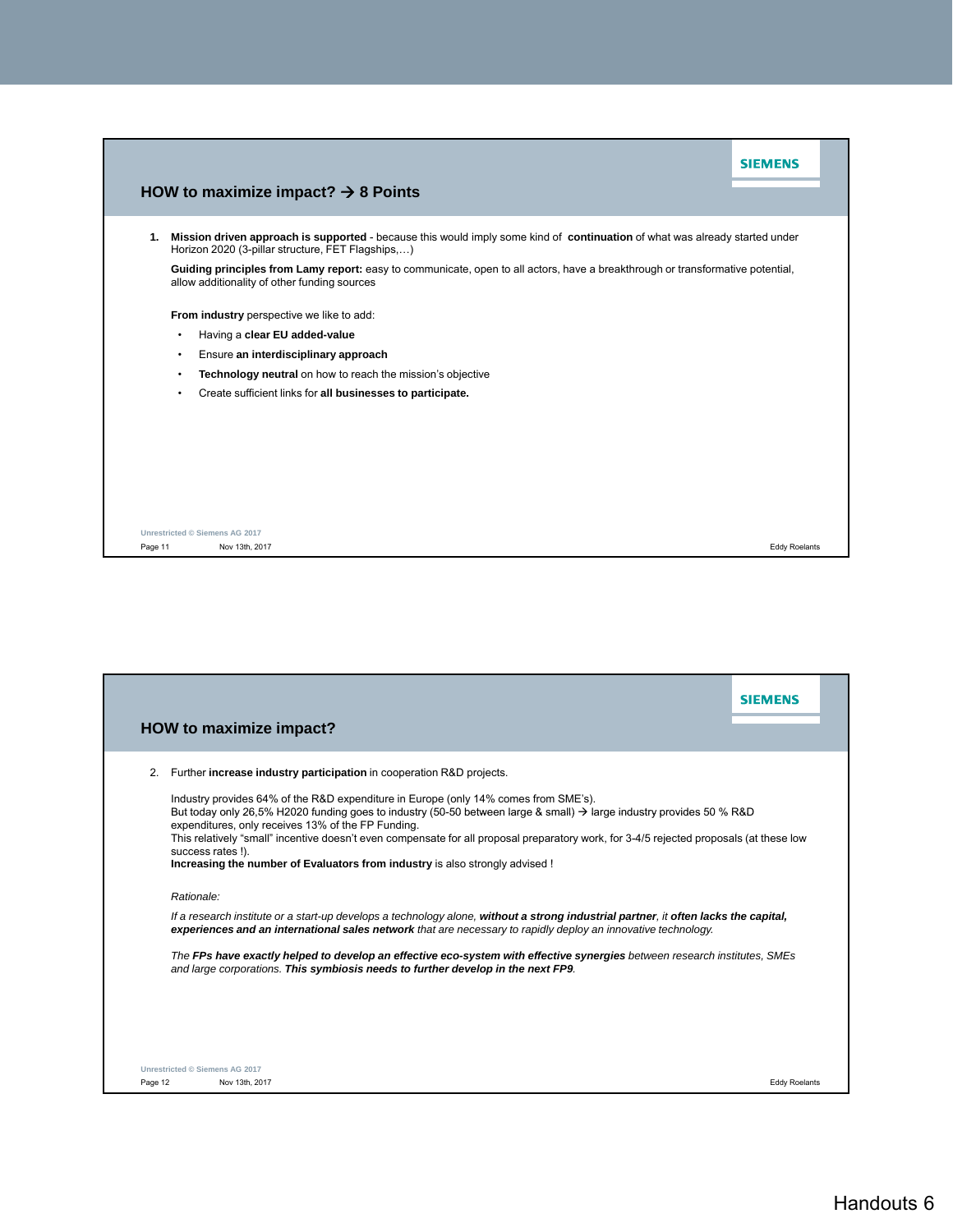|         |                                                                                                                                                                                                                              | <b>SIEMENS</b>       |  |
|---------|------------------------------------------------------------------------------------------------------------------------------------------------------------------------------------------------------------------------------|----------------------|--|
|         | HOW to maximize impact?                                                                                                                                                                                                      |                      |  |
| 3.      | Introduce further measures to increase the success rates and to reduce administrative burdens to get more industry on<br>board. (We repeat this at each occasion).                                                           |                      |  |
|         | Simplify cost claiming and align with industry accounting practices.                                                                                                                                                         |                      |  |
|         | Introduce higher flexibility in the calls so that FP9 responds in a more dynamic way to actual needs of actors in innovation (both<br>in terms of timeline and topics). E.g. in the ICT area speed is essential for success. |                      |  |
|         | Remark: funding cycles need to be in line with industry R&D (typically ROI expected <2yrs) and innovation related to digitalization is<br>even faster (2-week review gateways)                                               |                      |  |
|         |                                                                                                                                                                                                                              |                      |  |
|         |                                                                                                                                                                                                                              |                      |  |
|         |                                                                                                                                                                                                                              |                      |  |
|         |                                                                                                                                                                                                                              |                      |  |
|         |                                                                                                                                                                                                                              |                      |  |
|         | Unrestricted © Siemens AG 2017                                                                                                                                                                                               |                      |  |
| Page 13 | Nov 13th, 2017                                                                                                                                                                                                               | <b>Eddy Roelants</b> |  |

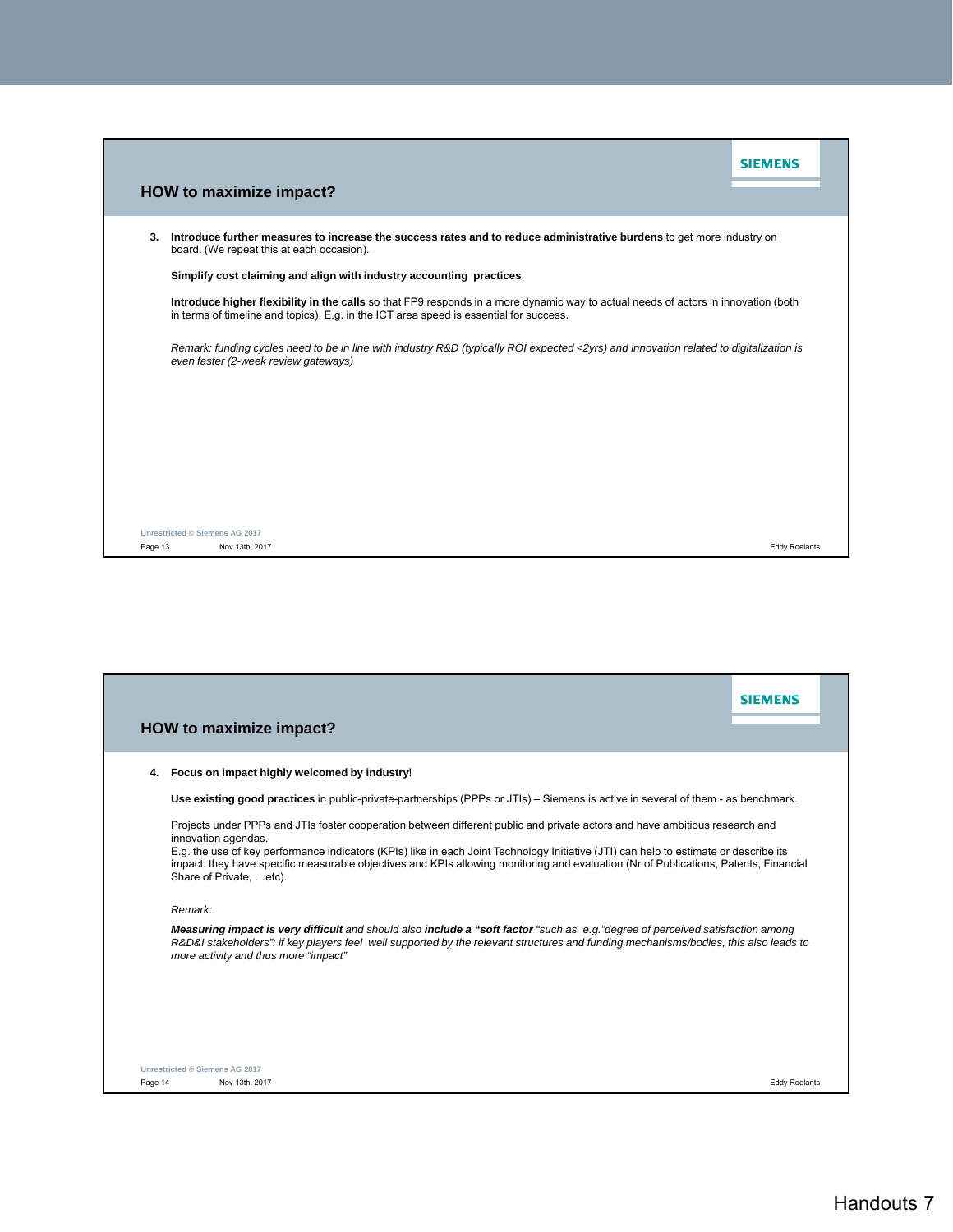|         |                                                                                                                                                                                                                                                                                                                                                                    | <b>SIEMENS</b>       |  |
|---------|--------------------------------------------------------------------------------------------------------------------------------------------------------------------------------------------------------------------------------------------------------------------------------------------------------------------------------------------------------------------|----------------------|--|
|         | HOW to maximize impact?                                                                                                                                                                                                                                                                                                                                            |                      |  |
| 5.      | There is need for systemic innovation to transform whole systems through an interdisciplinary approach.<br>e.g. interdisciplinary cooperation between engineering, ICT and economy is required for addressing challenges related to smart<br>grid or smart city projects, where of course also Cybersecurity aspects have to be integrated from the very beginning |                      |  |
|         | Need for new KETs !<br>KETs (key enabling technologies) are important and required technology building stones (in Pillar 2).                                                                                                                                                                                                                                       |                      |  |
|         | At Siemens we have defined 14 so-called Company-Core Technologies (CCTs) reflecting our company's main technology areas<br>that our R&D activities are focused on. For these CCTs we try to find a good match with public R&D programs and participate in<br>those programs where synergies and critical mass with the project partners can be achieved.           |                      |  |
|         | Examples:<br>4 of these CCTs are directly related to the fight against climate change: Distributed Energy Systems, Energy Storage, Power<br><b>Electronics and Materials.</b><br>but also other technology areas play an important role like R&D in Additive Manufacturing, Data Analytics (including Deep<br>Learning and AI), and not to forget Cybersecurity.   |                      |  |
|         | This clearly illustrates that an interdisciplinary approach is highly necessary as all these technology areas (+ several others) are<br>required to achieve the targeted system transformation.                                                                                                                                                                    |                      |  |
|         |                                                                                                                                                                                                                                                                                                                                                                    |                      |  |
|         | Unrestricted © Siemens AG 2017                                                                                                                                                                                                                                                                                                                                     |                      |  |
| Page 15 | Nov 13th, 2017                                                                                                                                                                                                                                                                                                                                                     | <b>Eddy Roelants</b> |  |

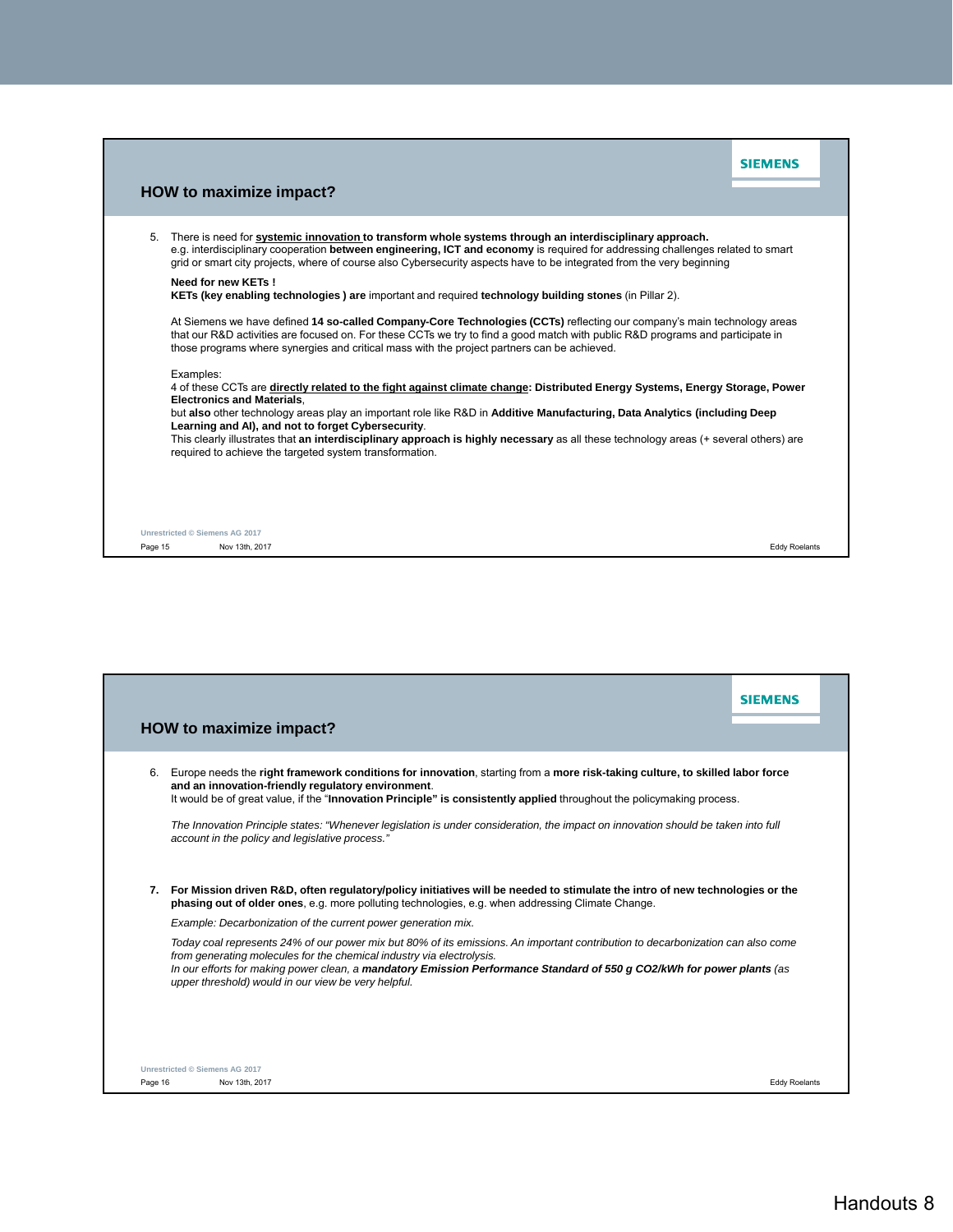|                         |           |                                                                                                                                                                                                                                                                                                                      | <b>SIEMENS</b>       |
|-------------------------|-----------|----------------------------------------------------------------------------------------------------------------------------------------------------------------------------------------------------------------------------------------------------------------------------------------------------------------------|----------------------|
| HOW to maximize impact? |           |                                                                                                                                                                                                                                                                                                                      |                      |
| 8.                      |           | An enhanced coordination/synchronization of the European R&D&I work programs (like H2020 and FP9 but also the Structural<br>& Cohesion funds (ESIF) & EFSI (Juncker Plan)) with national and regional efforts, especially for the mission driven actions<br>addressing societal challenges, is strongly recommended. |                      |
|                         |           | Remarks:                                                                                                                                                                                                                                                                                                             |                      |
|                         |           | This desire for synergy is already there since at least one decade – in practice it turned out that the feasibility was very difficult.                                                                                                                                                                              |                      |
|                         | $\bullet$ | The proposal in the Lamy report for the EU R&I program to set the agenda for R&I investments within the structural funds<br>makes sense.                                                                                                                                                                             |                      |
|                         |           | It also correctly stresses the need to make EU State-Aid rules more innovation-friendly. The proposal to extend exemptions to<br>innovation-oriented projects of cross-border nature should be developed further.                                                                                                    |                      |
|                         |           |                                                                                                                                                                                                                                                                                                                      |                      |
|                         |           |                                                                                                                                                                                                                                                                                                                      |                      |
|                         |           |                                                                                                                                                                                                                                                                                                                      |                      |
|                         |           |                                                                                                                                                                                                                                                                                                                      |                      |
|                         |           |                                                                                                                                                                                                                                                                                                                      |                      |
|                         |           |                                                                                                                                                                                                                                                                                                                      |                      |
|                         |           |                                                                                                                                                                                                                                                                                                                      |                      |
| Page 17                 |           | Unrestricted © Siemens AG 2017<br>Nov 13th, 2017                                                                                                                                                                                                                                                                     | <b>Eddy Roelants</b> |